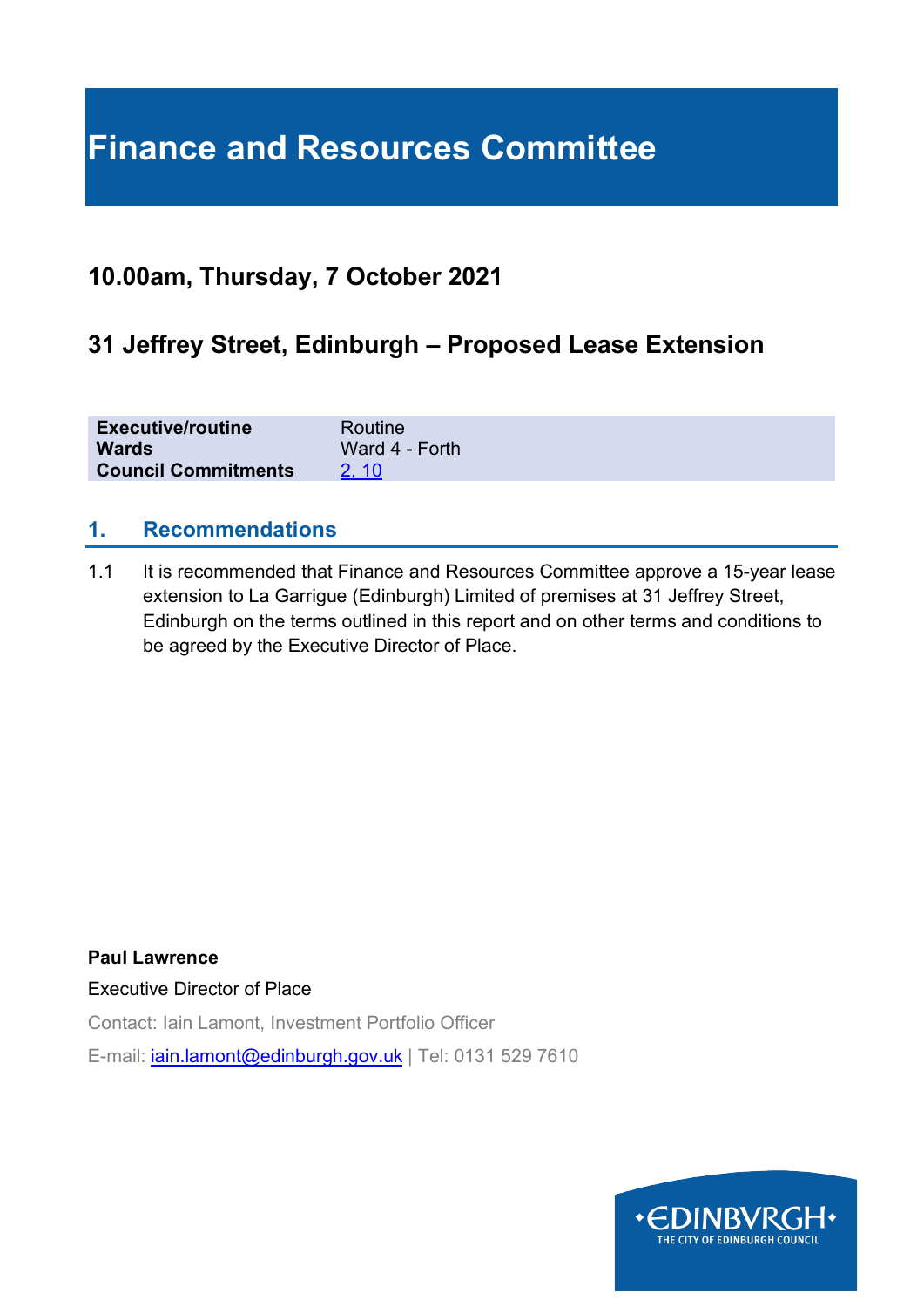**Report**

# **31 Jeffrey Street, Edinburgh – Proposed Lease Extension**

### **2. Executive Summary**

2.1 The property at 31 Jeffrey Street is currently let to La Garrigue (Edinburgh) Limited on a lease which expired on 30 September 2020 and has been running on tacit relocation. The tenant has requested a 15-year lease extension effective from 1 October 2021. This report seeks approval to grant a 15-year lease extension to La Garrigue (Edinburgh) Limited on the terms and conditions outlined in the report.

### **3. Background**

- 3.1 The demise at 31 Jeffrey Street extends to 159.10sq m (1,712sq ft) or thereby and is shown outlined in red on Appendix 1.
- 3.2 La Garrigue (Edinburgh) Limited are the tenants of the property and operate a restaurant known as La Garrigue. The current rent is £28,450 per annum.
- 3.3 The existing lease expired on the 30 September 2020 and has been running on tacit relocation (silent renewal) since. The tenant has now requested the Council grant a 15-year lease extension to be effective from 1 October 2021.

#### **4. Main report**

- 4.1 Following discussions with the tenant, the following terms have been provisionally agreed:
	- 4.1.1 Subjects: 31 Jeffrey Street, Edinburgh;
	- 4.1.2 Lease extension: 15 years from 1 October 2021 until 30 September 2036;
	- 4.1.3 Rent: The rent will be stepped over the next five years at £32,500 pa for years one and two, then rising to £36,000 for years three and four and then £39,300 in year five;
	- 4.1.3 Rent Review: 1 October 2026 and five yearly thereafter;
	- 4.1.4 Repair: Full repairing and insuring lease;
	- 4.1.5 Use: Class 3 Restaurant;
	- 4.1.6 Costs: Tenant responsible for all the Councils legal costs; and
	- 4.1.7 Other conditions: As contained in the subjects existing lease.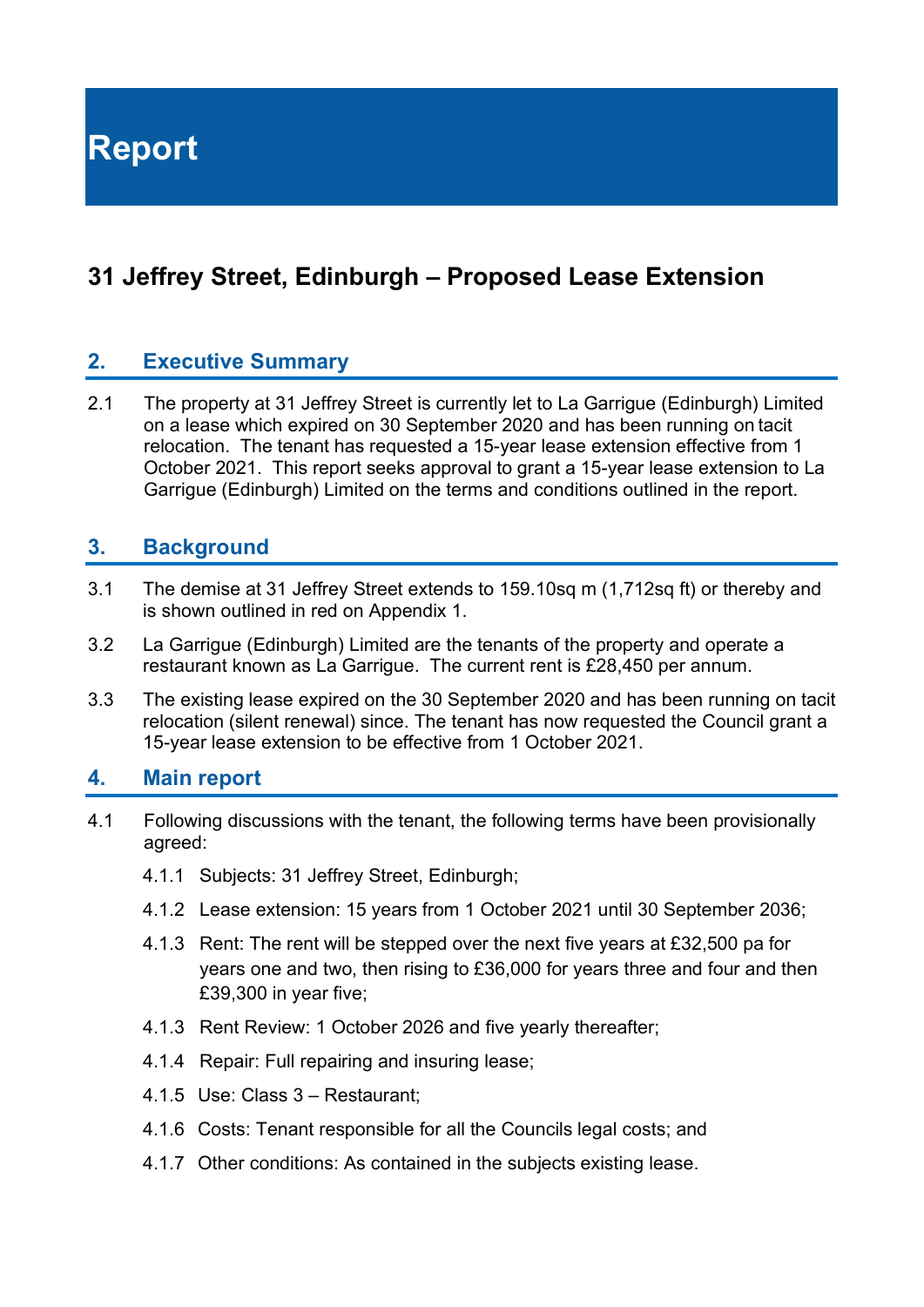4.2 The tenant has fulfilled all their legal and financial obligations in terms of the existing lease.

# **5. Next Steps**

5.1 Following approval of the terms by Committee, Legal Services will be instructed to progress with the documentation for the proposed lease extension.

# **6. Financial impact**

6.1 The current rent is £28,450 per annum. The rent will increase to £32,500 pa effective from 1 October 2021, then increase to £36,000 pa from 1 October 2023 and increase again to £39,300 pa effective from the 1 October 2025 when a further rent review will be due. The increase in rent goes to the General Property Account.

# **7. Stakeholder/Community Impact**

7.1 Ward members have been made aware of the recommendations of the report.

# **8. Background reading/external references**

8.1 None.

#### **9. Appendices**

9.1 Appendix 1 – Location Plan.